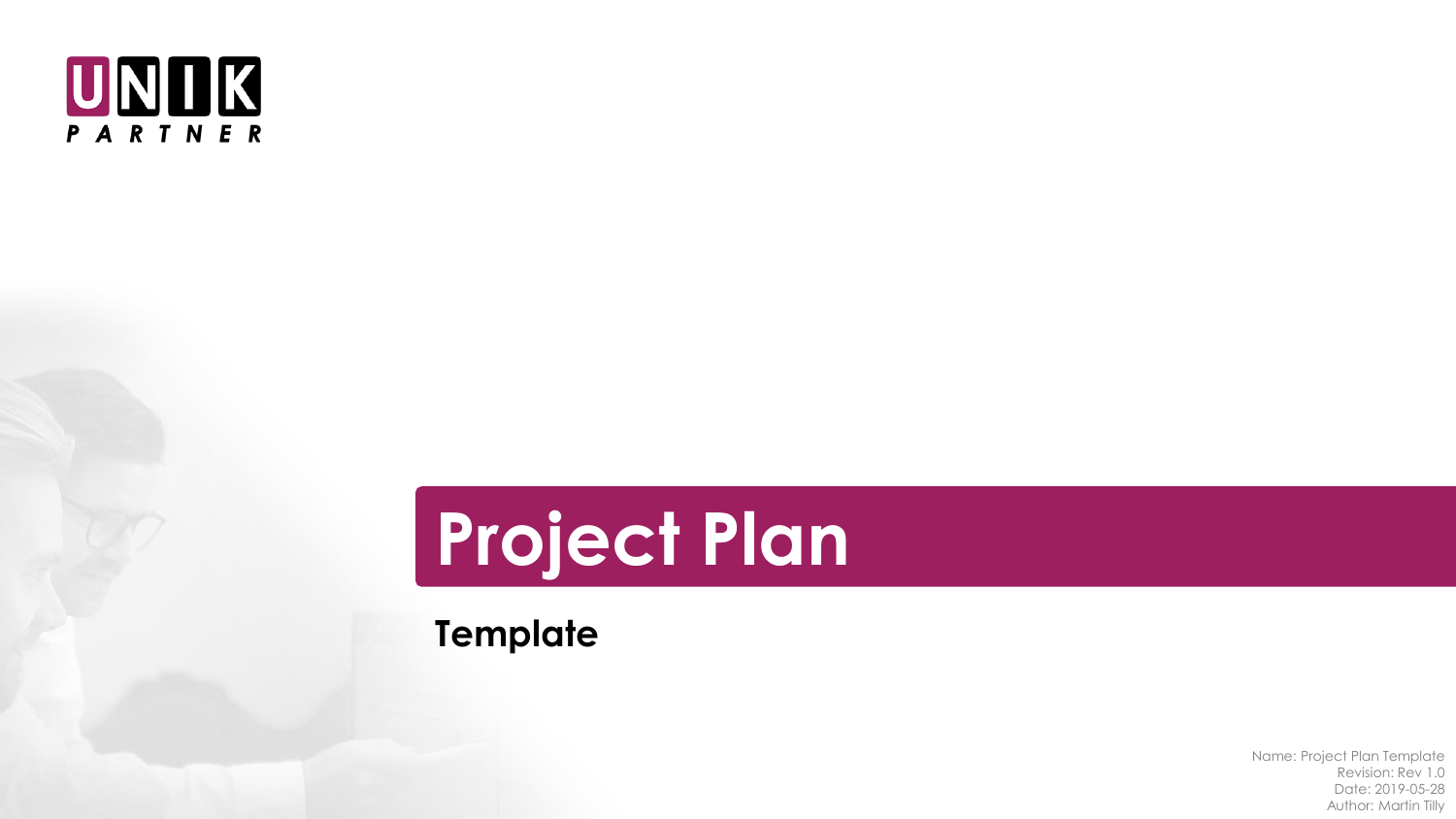#### **Project Plan Template** NIIK **RTNER**

# **Table of content**

Change log High Level Business Case Project Definition Project Strategies **Deliverables** Time Plan Initial Risks Project Organization Roles and Responsibilities Control functions Monitoring and reporting Project configuration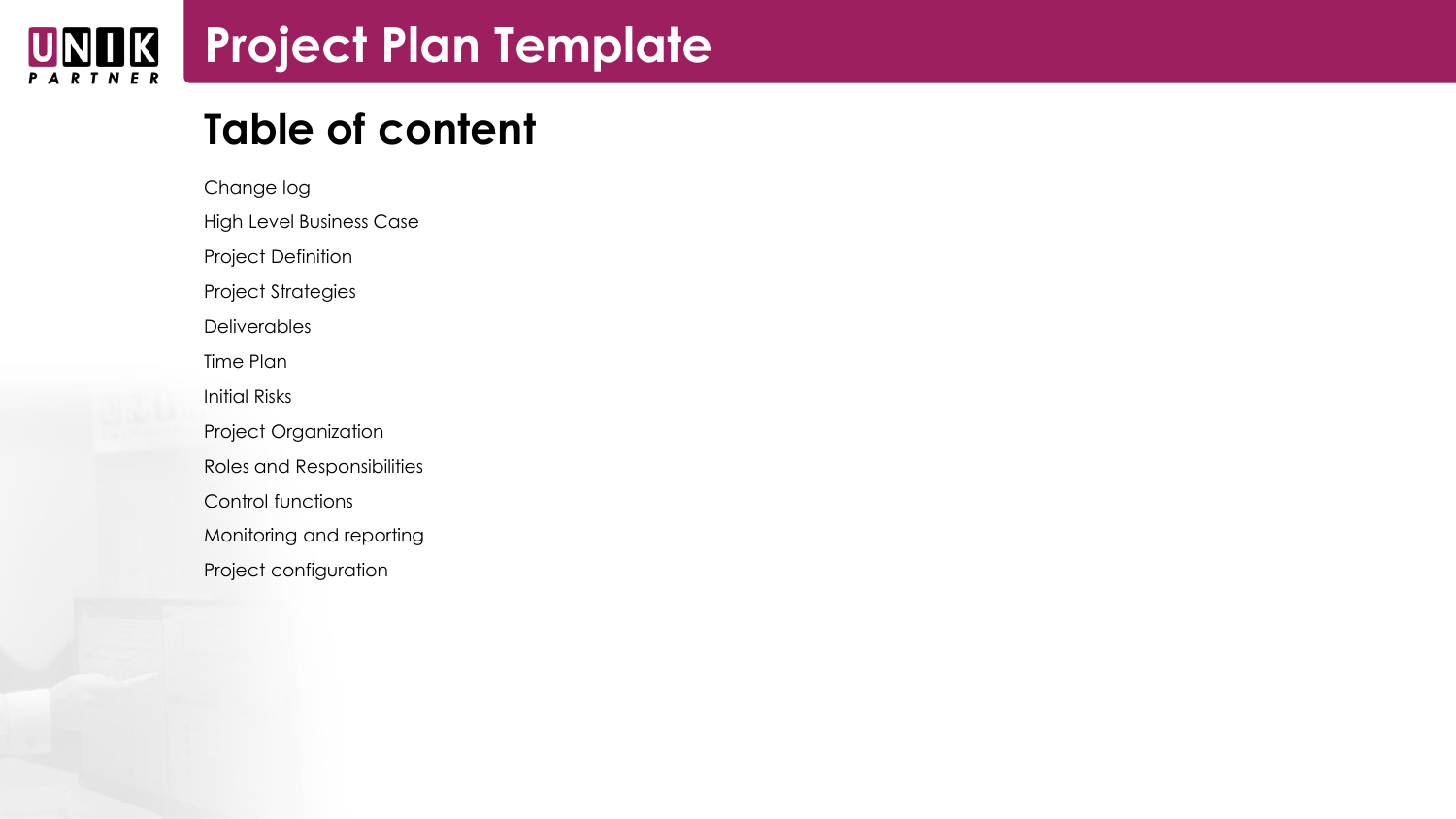### **Project Plan Template** UNOK

# **Change log**

| <b>Revision</b> | Release date | Summary of changes            |
|-----------------|--------------|-------------------------------|
| 1.C             | 2019-05-28   | Document created and approved |
|                 |              |                               |

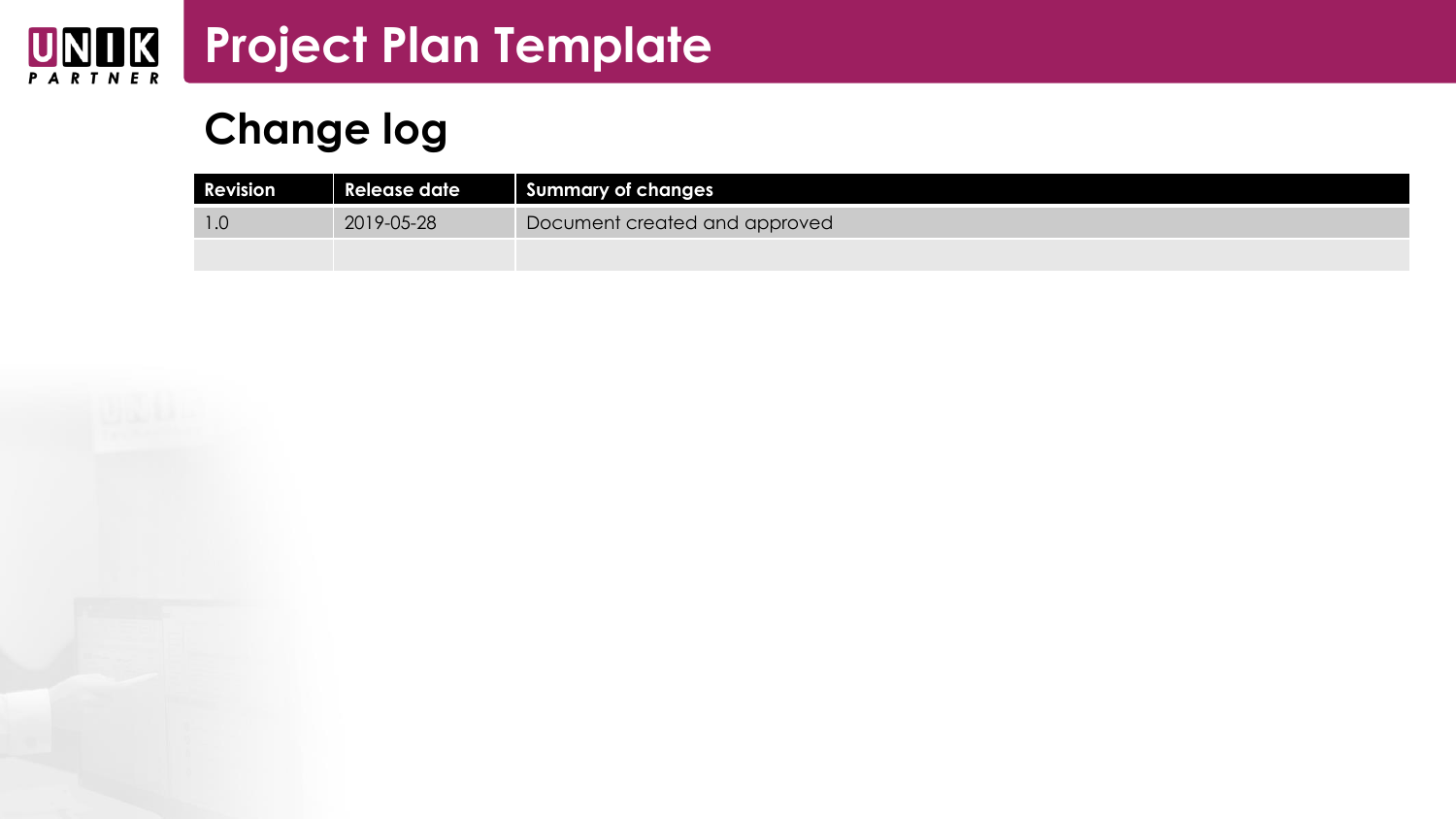# **Project Plan Template**

### **High Level Business Case**

#### **Reason**

The company wants to…

#### **Expected Benefits**

After the project is completed:

- The company shall have full ownership of...
- The increase of sales shall be...

#### **Timescale**

The project should be completed end of December 2019. The project shall be completed end of March 2020.

#### **Cost**

The cost for the actual project should be less then X kSEK . The cost for the actual project shall be less then Y kSEK.

#### **Investment appraisal**

The annual operational/maintenance cost shall be less then X\*0,15 kSEK per market (15% of the project cost). Options (not doing the project)

**Options** (not doing the project)

1. Alt A

2. Alt B

3. …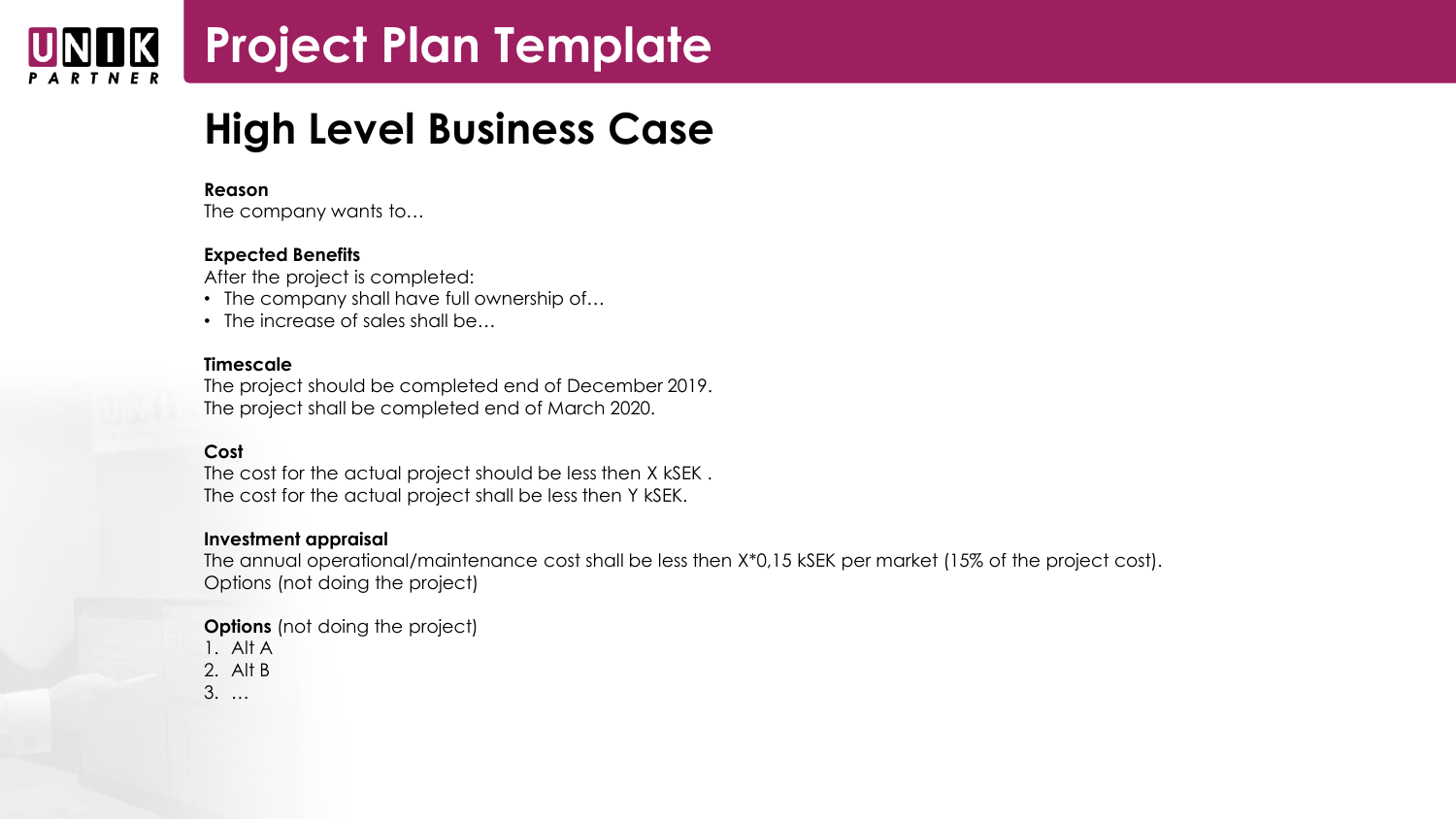### **Project Plan Template JK**

# **Project Definition**

#### **Objectives**

Develop a new … Transfer data from...

#### **Desired outcome**

A system that is better than...

#### **Scope and Exclusions**

Scope: Develop, launch and provide a governance organization for a .... Exclusions: Handle hiring of new staff required

#### **Main deliverables**

- A system that…
	- Source code (incl database)
	- Documentation
- Test, stage and production environments.
- Maintenance organization (Part of SLA)

#### **Assumptions**

Suppliers (developers, server hosting etc) will be payed during development.

#### **Interfaces**

The companies CMR system.

#### **Stakeholders**

…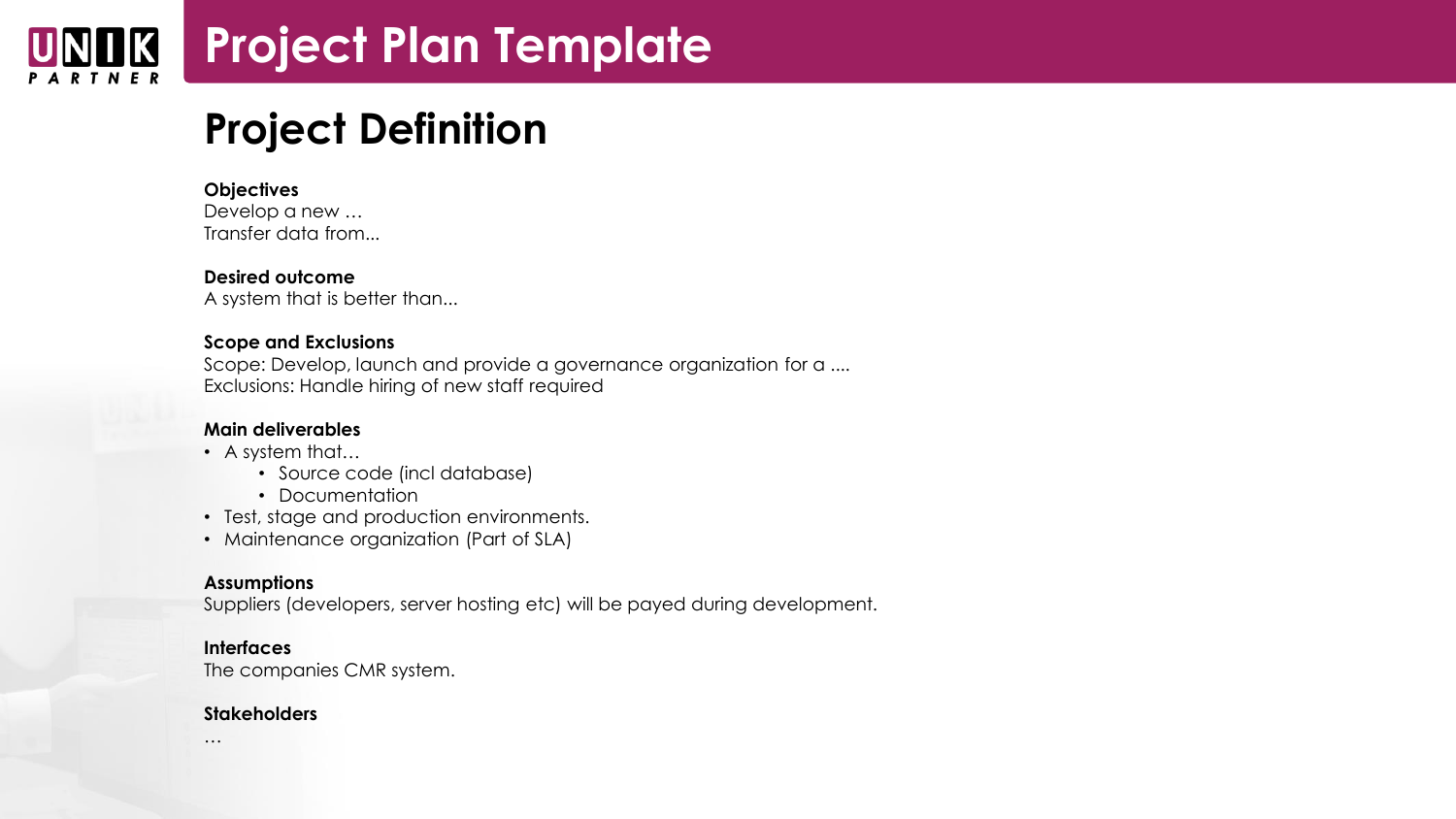# **Project Plan Template**

# **Project Strategies**

#### **Project approach**

The approach of the project is to define the deliverables and to control the activities producing them in stages. The actual production of the deliverables can be managed as best practice by the team leaders, e.g. using an agile approach:



#### **Prioritization**

The main priority for the project is Quality, followed by Time and Cost.

#### **Quality Management Strategy**

All deliverables have an assigned quality approval. It's the responsible for the deliverable that plan and assure that the quality approver can review the deliverable in time.

#### **Communication Management Strategy**

The Project Manager is responsible for internal communication. The Executive is responsible for external communication.

#### **Resource assurance**

It's the project board that assure that resources are in place.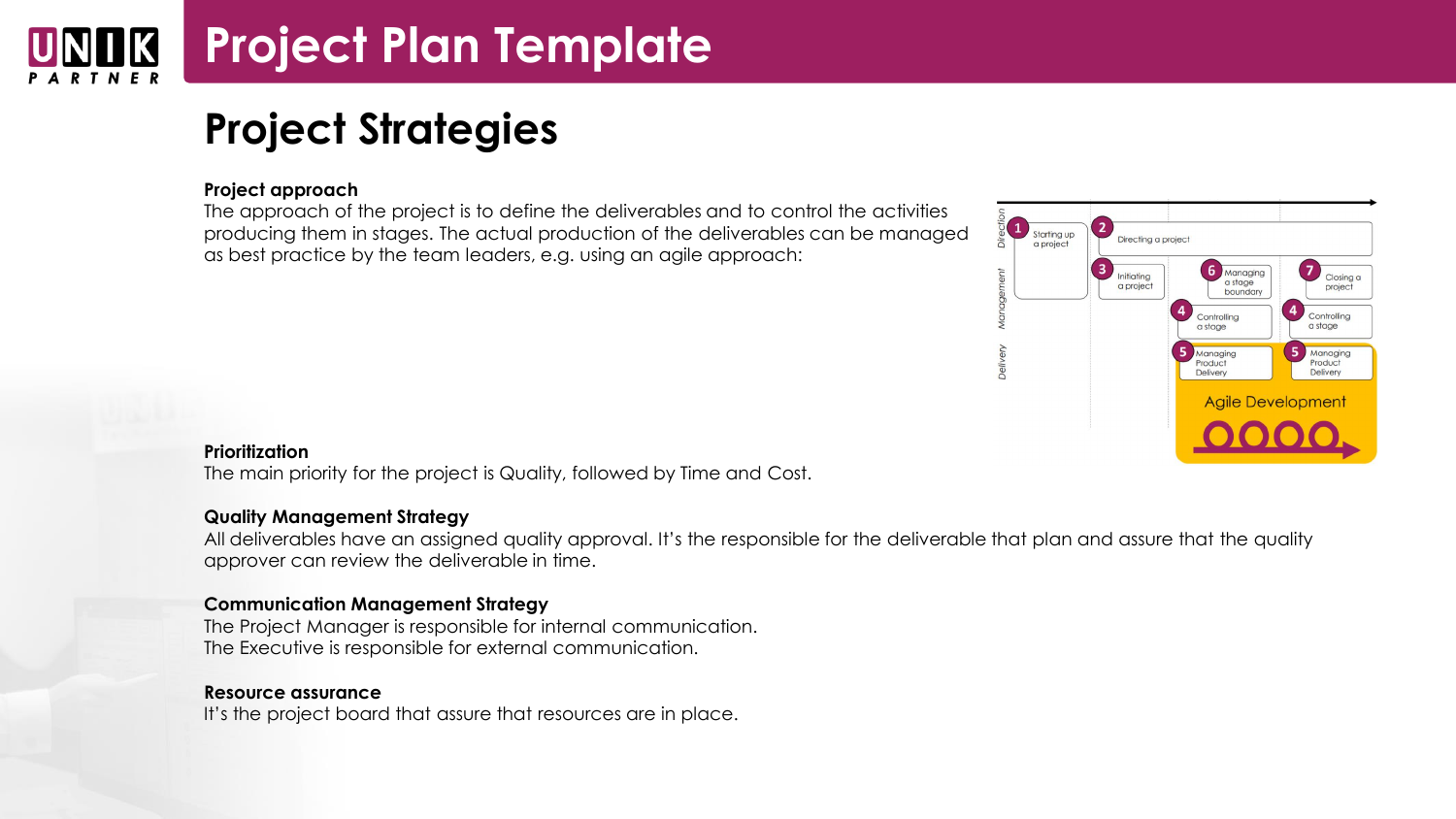### **Project Plan Template**  $\underset{P \text{ A R T N E R}}{\text{UN}}$

|     |                      | <b>Deliverables</b>                          |                |                                                                                                                                                                      |                  |              |                      |                    |                |                    |           |                                                                                           |
|-----|----------------------|----------------------------------------------|----------------|----------------------------------------------------------------------------------------------------------------------------------------------------------------------|------------------|--------------|----------------------|--------------------|----------------|--------------------|-----------|-------------------------------------------------------------------------------------------|
|     |                      |                                              |                | The project is broken down to 3 deliverables stored in a backlog.                                                                                                    |                  |              |                      |                    |                |                    |           |                                                                                           |
| lıd | Date added           | <b>Deliverable</b>                           | Responsible of | Deliverable description and how it will be approved                                                                                                                  | Quality approver | Est. date of | <b>Approval date</b> | Prio               | Est. time of   | Current time spent |           | % time spent vs Status comment                                                            |
|     |                      |                                              | deliverable    |                                                                                                                                                                      |                  | approval     | (Completed)          | $[1=high;$         | production [h] | [h]                | lestimate |                                                                                           |
|     |                      | 2018-03-28 Market Requirement Specifications | John Smith     | An excel sheet according to company standard. Content should be Carl Adams                                                                                           |                  | 2018-03-31   | 2018-04-10           | $100$ =lowl $\sim$ | $\Lambda$      | 30                 |           |                                                                                           |
|     |                      |                                              |                | based on interviews with stakeholders. Approval is done by formal<br>review.                                                                                         |                  |              |                      |                    |                |                    |           | 75% Completed below estimate, but<br>approved late due to  (JS<br>180410)                 |
|     | 2018-03-30 Prototype |                                              | John Smith     | A prototype of the product that can be used during<br>demonstrations with stakeholders. Approval is done by a field test<br>according to the quality dept. standard. | Carl Adams       | 2018-08-31   |                      |                    | 80             |                    |           | 10% Ongoing, according to plan (JS<br>180416)                                             |
|     |                      | 2018-04-15 Launch plan                       | Carl Adams     | An PPT according to the company standards. Approval is done by John Smith<br>a formal review.                                                                        |                  | 2019-08-31   | 2018-04-11           |                    | 50             | 55                 |           | 110% Completed ahead of time, but<br>had to spend 5 hours extra on<br>review (CA 180411). |
|     |                      |                                              |                |                                                                                                                                                                      |                  |              |                      |                    |                |                    |           |                                                                                           |
|     |                      |                                              |                |                                                                                                                                                                      |                  |              |                      |                    |                |                    |           |                                                                                           |
|     |                      |                                              |                |                                                                                                                                                                      |                  |              |                      |                    |                |                    |           |                                                                                           |
|     |                      |                                              |                |                                                                                                                                                                      |                  |              |                      |                    |                |                    |           |                                                                                           |
|     |                      |                                              |                |                                                                                                                                                                      |                  |              |                      |                    |                |                    |           |                                                                                           |
|     | 10                   |                                              |                |                                                                                                                                                                      |                  |              |                      |                    |                |                    |           |                                                                                           |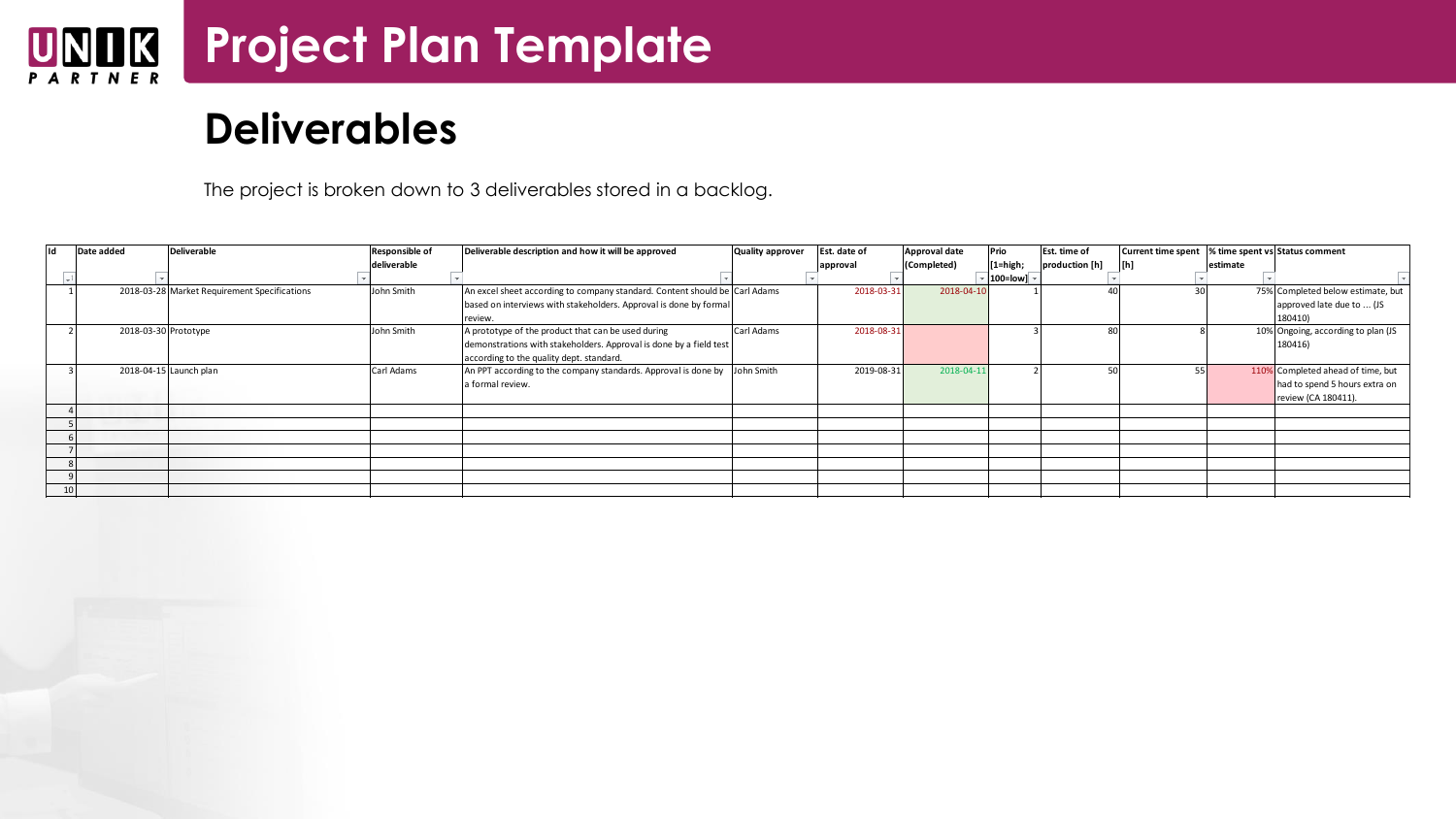#### **Project Plan Template NIIK** U PARTNER

### **Time plan**

The project deliverables produced in 7 activates which are sorted into 4 stages (Go/NoGo decision between each stage):

- 1. Pre-project (Set up plan, sourcing), Write specifications
- 2. Develop, Test and correct
- 3. Test and correct
- 4. Release, Hand over and project closure

|                                 |                   |                  | Estimates           |        | Stage 1 | Stage 1 | Stage 1 | Stage 2 | Stage 2 | Stage 3 | Stage 3 | Stage 3 | Stage 4 | Stage 4 | Stage 4 |
|---------------------------------|-------------------|------------------|---------------------|--------|---------|---------|---------|---------|---------|---------|---------|---------|---------|---------|---------|
| Id Activities                   | Uncertainty % Min |                  | <b>Estimate</b> Max |        | Week 1  | Week 2  | Week 3  | Week 4  | Week 5  | Week 6  | Week 7  | Week 8  | Week 9  | Week 10 | Week 11 |
| 1 Meet and approve project plan | 10%               | 4,5              |                     | 5,5    |         |         |         |         |         |         |         |         |         |         |         |
| 2 Source suppliers              | 10%               | 18 <sup>1</sup>  | <b>20</b>           | 22     |         |         |         |         |         |         |         |         |         |         |         |
| 3 Write specifications          | 20%               | 40               | 50                  | 60     |         |         |         |         |         |         |         |         |         |         |         |
| 4 Develop                       | 30%               | 70               | 100                 | 130    |         |         |         | 40      |         |         |         |         |         |         |         |
| 5 Test and correct              | 50%               | 100              | 200                 | 300    |         |         |         |         |         |         | 80      |         |         |         |         |
| 6 Release                       | 5%                | 9,5 <sub>1</sub> | 10 <sup>1</sup>     | 10,5   |         |         |         |         |         |         |         |         | 10      |         |         |
| 7 Hand over and project closure | 5%                | 14,25            | 15 <sub>l</sub>     | 15,75  |         |         |         |         |         |         |         |         |         |         |         |
| <b>Total</b>                    | 19%               | 256,25           | 400                 | 543,75 |         | 20      | 50      | 40      | 80      | 80      | 80      | 20      | 10      |         |         |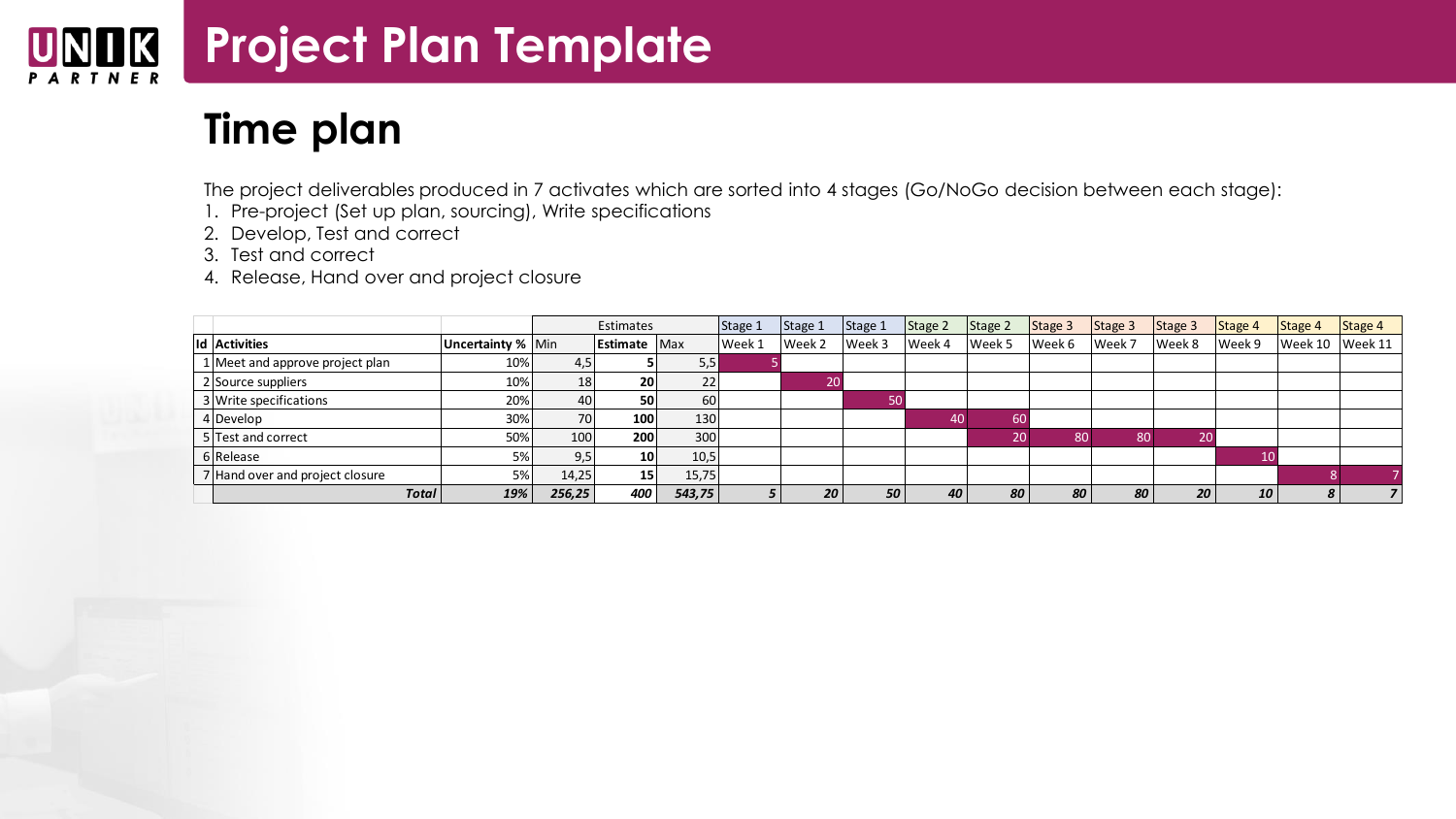# **Project Plan Template**

### **Risk Management**

Risk will be captured in daily project work. All known risks with higher impact and that might have an impact out of project tolerance will be reported to the project board. All risks will be registered in the risk register continuously and the register will be reviewed at least bi-weekly.

Procedure:

- 1. Identify risk (logged in risk register)
- 2. Assess (estimate, evaluate)
- 3. Plan (mitigation and respond to risk)
- 4. Implement (planned risk response is implemented with clear owner)

|                                                                                     | 2. Assess (estimate, evaluate)<br>3. Plan (mitigation and respond to risk) | 4. Implement (planned risk response is implemented with clear owner)<br>The following risks where identified during the project start and will be handed over to the project for assessment and response. |                        |                   |                                |             |          |                                             |  |
|-------------------------------------------------------------------------------------|----------------------------------------------------------------------------|-----------------------------------------------------------------------------------------------------------------------------------------------------------------------------------------------------------|------------------------|-------------------|--------------------------------|-------------|----------|---------------------------------------------|--|
| Id $\ \cdot\ $ Date discover $\ \cdot\ $ Discovered by $\ \cdot\ $ Risk description |                                                                            | Impact of Risk                                                                                                                                                                                            | ▼ Probability ▼ Impact | <b>Risk Value</b> | Respone to the Risk or Issue   | Responsible | ▼ Status | Comment                                     |  |
| 2019-05-20 John Smith                                                               | The components will not arrive in time                                     | Delay - sub project can't deliver in time                                                                                                                                                                 |                        |                   | 2 Avoid - talk to the supplier | Carl Adams  | Avoided  | 2019-05-28 supplier confirmed delivery date |  |
|                                                                                     |                                                                            |                                                                                                                                                                                                           |                        |                   |                                |             |          |                                             |  |
|                                                                                     |                                                                            |                                                                                                                                                                                                           |                        |                   |                                |             |          |                                             |  |
|                                                                                     |                                                                            |                                                                                                                                                                                                           |                        |                   |                                |             |          |                                             |  |
|                                                                                     |                                                                            |                                                                                                                                                                                                           |                        |                   |                                |             |          |                                             |  |
|                                                                                     |                                                                            |                                                                                                                                                                                                           |                        |                   |                                |             |          |                                             |  |
|                                                                                     |                                                                            |                                                                                                                                                                                                           |                        |                   |                                |             |          |                                             |  |
|                                                                                     |                                                                            |                                                                                                                                                                                                           |                        |                   |                                |             |          |                                             |  |
|                                                                                     |                                                                            |                                                                                                                                                                                                           |                        |                   |                                |             |          |                                             |  |
|                                                                                     |                                                                            |                                                                                                                                                                                                           |                        |                   |                                |             |          |                                             |  |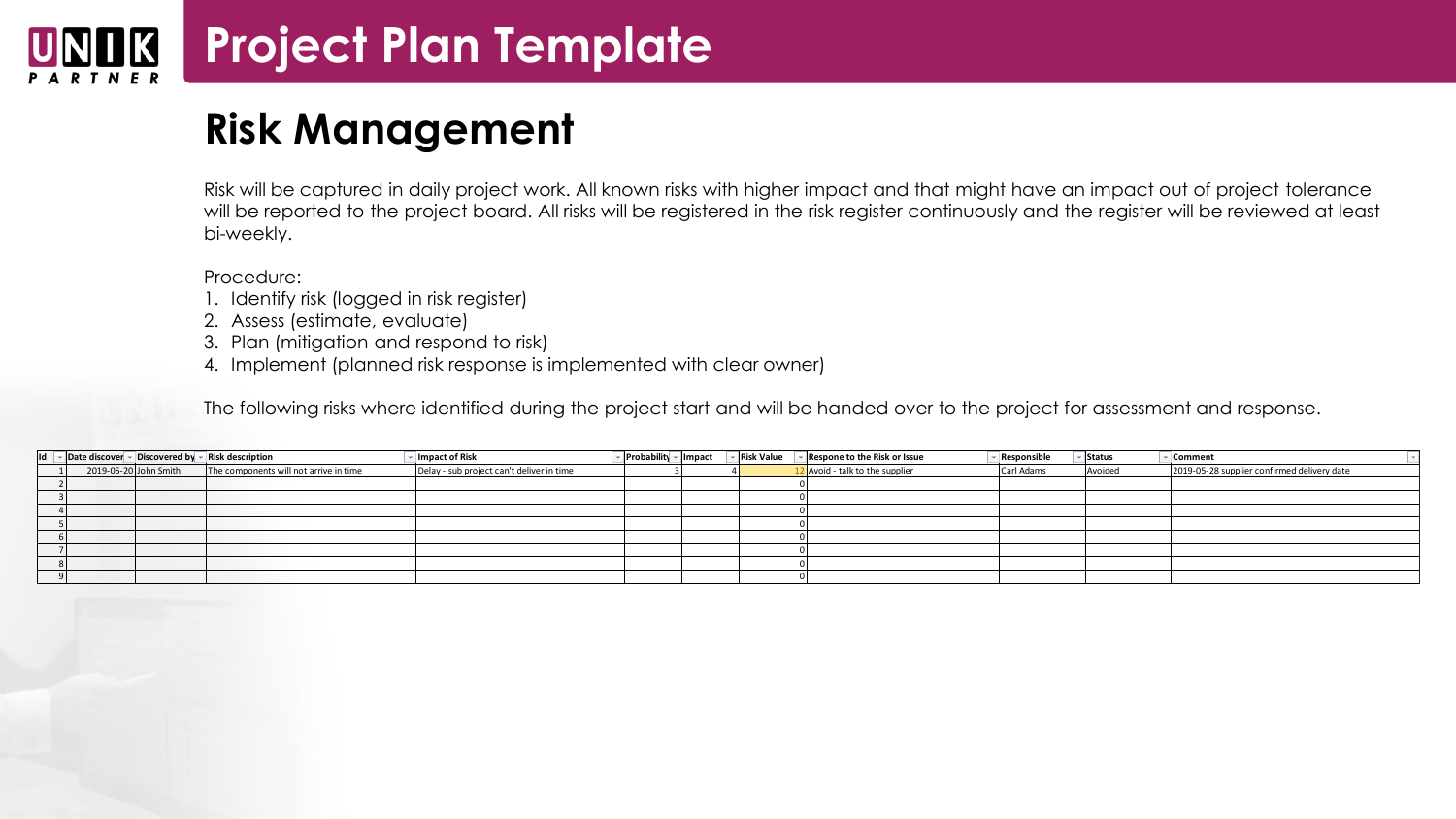### **Project Plan Template** UNIK



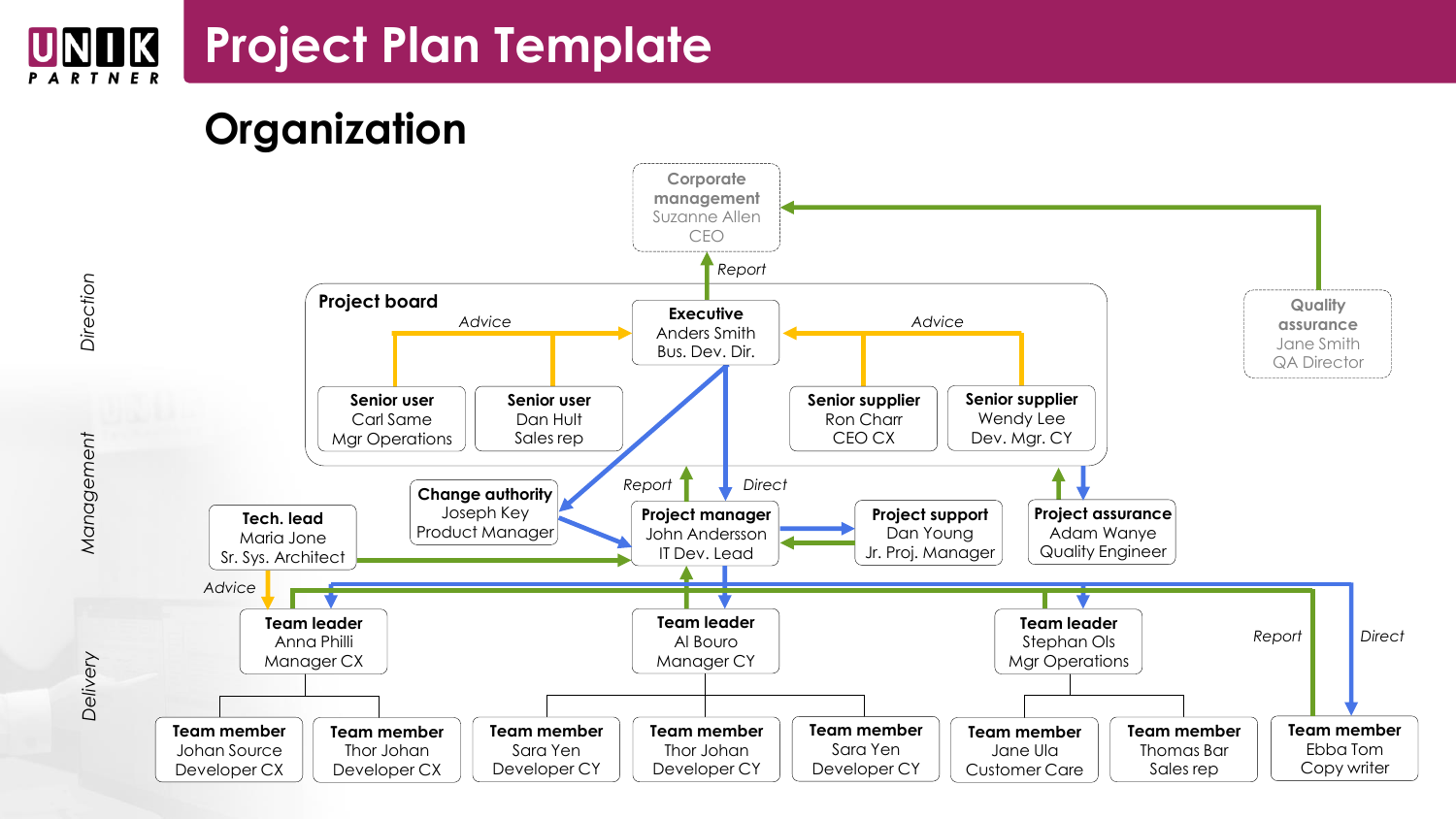### **Project Plan Template**  $\underset{P \text{ A R T N E R}}{\text{UN}}$

### **Roles and Responsibilities**

| Role                    | <b>Responsibility</b>                                                                                                                                                       |
|-------------------------|-----------------------------------------------------------------------------------------------------------------------------------------------------------------------------|
| Corporate<br>management | Not part of project. Is informed by executive.                                                                                                                              |
| Quality assurance       | Not part of project. Assures that the project adhere to corporate standards. Reports to Corporate management.                                                               |
| Executive               | Ultimate responsible for the project. Single point of accountability for the project. Directs the project manager<br>(and change manager). Reports to corporate management. |
| Senior user(s)          | Make sure that the project will meet the needs of the users and that the benefits will be fulfilled.                                                                        |
| Senior supplier(s)      | Make sure that the right resources are in place at the right time in the project. This role could be an external<br>supplier.                                               |
| Change authority        | The executives stand-in for decision making on an agreed level of changes (usually changes with small impact on<br>time, cost and quality). Directs the Project manager.    |
| Project manager         | Managing the project on a day-to-day basis. Directs the team leaders (and project support). Reports to project<br>board.                                                    |
| Project assurance       | Assures that the project is managed according to the project board instructions. Is independent from the project<br>manager. Reports to project board.                      |
| Project support         | Performs administrative tasks and activities. Could also serve as the project managers stand-in on agreed tasks.<br>Reports to project manager.                             |
| <b>Technical lead</b>   | Advice the team leaders in technical matter. Make sure that the technical frame work fulfils the corporate's<br>technical road-map. Reports to project manager.             |
| Team leader(s)          | Responsible for delivering agreed deliverables. Manage groups of team members. Reports to project manager.                                                                  |
| Team member(s)          | Responsible for delivering agreed deliverables. Reports to team leader (or directly to project manager if no team<br>leader is used).                                       |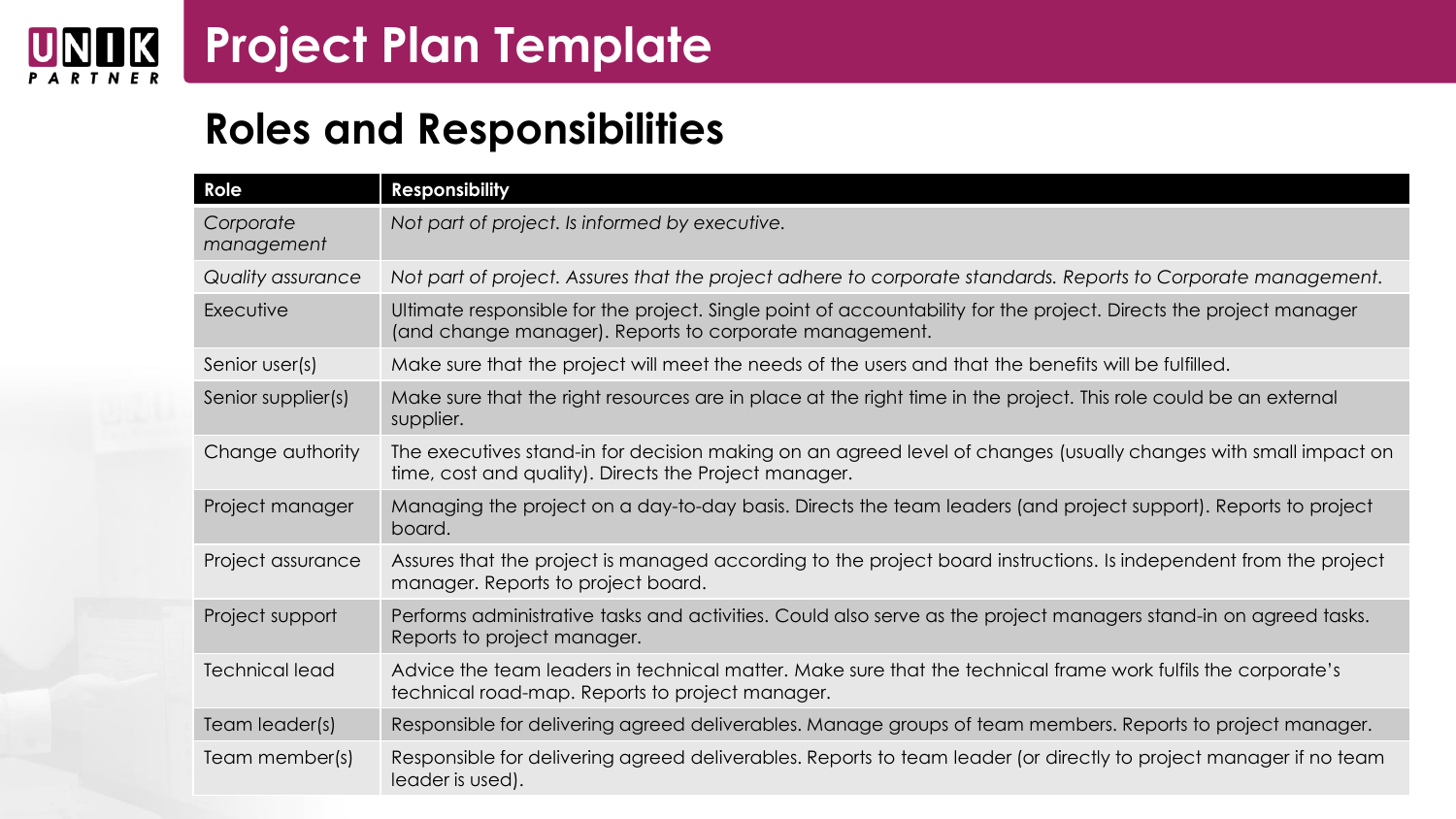# **Control functions**

The following meetings are to be held to assure control throughout the project.

| <b>Control</b><br>function  | <b>Description</b>                               | <b>Attendees</b>                                                               | <b>Organizer</b> | <b>Frequency</b>       |
|-----------------------------|--------------------------------------------------|--------------------------------------------------------------------------------|------------------|------------------------|
| Project<br>board<br>meeting | Directing the project<br>manager.                | Project board<br>members and project<br>manager                                | Executive        | Monthly or on demand   |
| Project<br>meeting          | Directing the team<br><b>leaders</b>             | Project manager,<br>team leaders, change<br>authority and project<br>assurance | Project manager  | Bi-weekly or on demand |
| Risk and<br>Issues forum    | Assure risk and issue<br>register is up to date. | Project manager,<br>specialists and team<br>leaders                            | Project manager  | Bi-weekly or on demand |
| Team<br>meeting             | Directing the team<br>members work.              | Team leaders and<br>team members                                               | Team leader      | Bi-weekly              |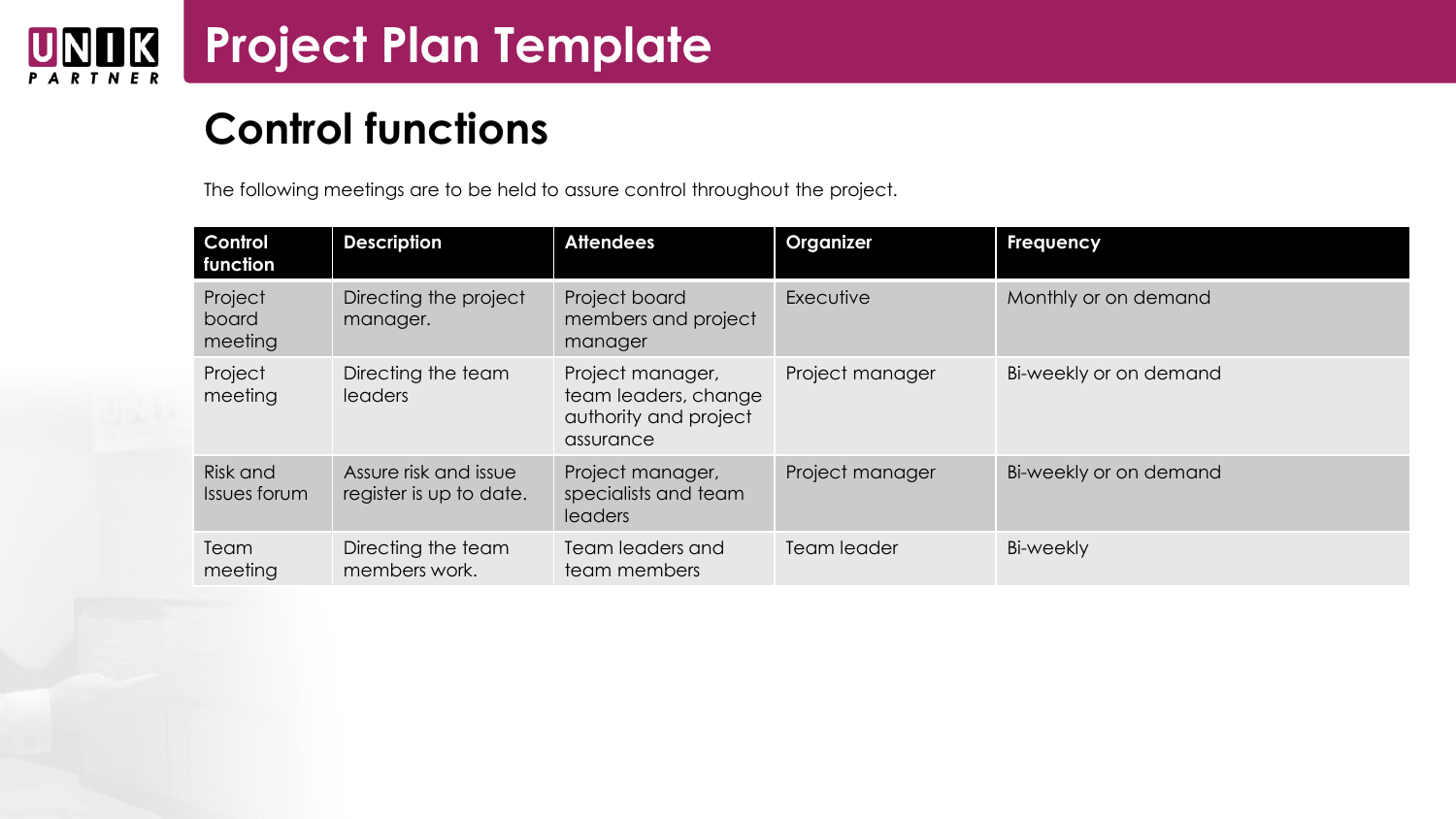### **Project Plan Template K**

## **Monitoring and reporting**

The control of the project is based on time (always delivered at a certain time) and event (upon need) driven reports. This document serve as the overall baseline for the project and each stage is controlled through a stage plan with is followed up.

| Report                          | <b>Description</b>                                                                                                            | <b>Receiver</b> | Sender                                      | <b>Frequency</b>                        |
|---------------------------------|-------------------------------------------------------------------------------------------------------------------------------|-----------------|---------------------------------------------|-----------------------------------------|
| Project board<br>presentation   | A report including status of the<br>following:<br>Cost, Time, Quality and Risks,<br>Benefit review and general<br>status text | Project board   | Project manager                             | 2 days before Project board<br>meeting. |
| Project<br>management<br>report | A report including status of the<br>following:<br>Cost, Time, Quality and Risks                                               | Project board   | Project manager                             | Bi-weekly                               |
| Stage plan                      | A stage plan with control<br>variables for the upcoming<br>stage                                                              | Project manager | Executive                                   | Before each stage                       |
| Stage report                    | A end stage report describing<br>the result of the stage.                                                                     | Project board   | Project manager                             | End of each stage                       |
| Risk report                     | Risk report including:<br>Risk, Impact and estimated<br>Severity                                                              | Project manager | All project members                         | Upon finding new risks                  |
| Time report                     | Hours spend per activity                                                                                                      | Project support | All project members<br>charging the project | <b>Weekly</b>                           |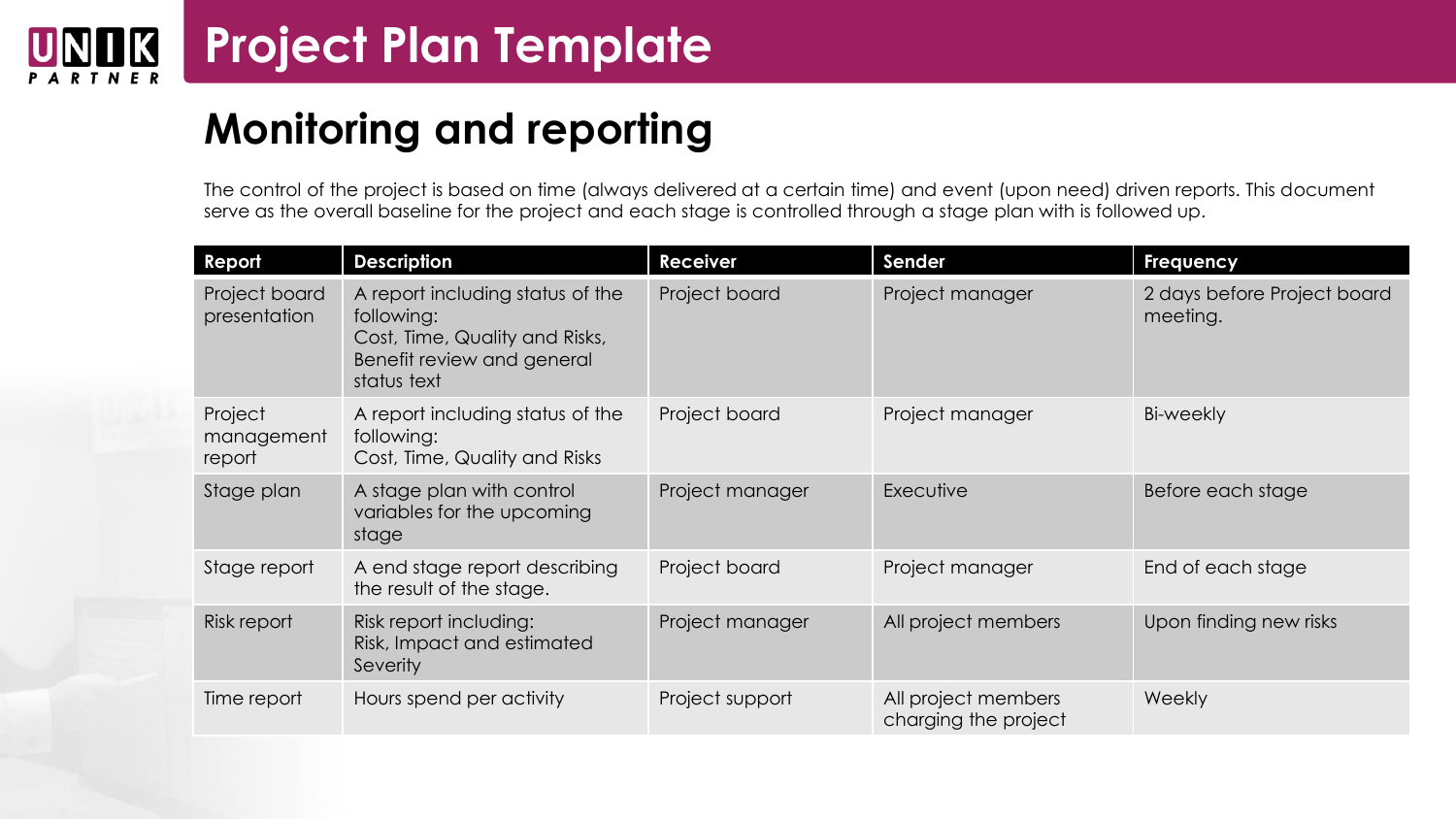### **Project Plan Template**  $\underset{P \text{ A R T N E R}}{\text{UN}}$

## **Project Configuration**

The project is documented using the following documents:

|              | Project<br>document                       | Purpose                                                                                                                  | Place of storage on the projects sharepoint server             |
|--------------|-------------------------------------------|--------------------------------------------------------------------------------------------------------------------------|----------------------------------------------------------------|
|              | Project plan                              | This document. Describes the overall plan for the project.                                                               | ProjectManagment/ProjectPlan                                   |
| PE<br>PE     | Stage plans                               | Describes the plan for a stage.                                                                                          | ProjectManagment/StagePlans                                    |
| X            | Action and<br><b>Decision</b><br>register | To do list with agreed deadlines - Used to follow up on<br>actions. List of decisions – date, impact and decision maker. | ProjectManagment/Registers                                     |
| $\mathbf{X}$ | Risk and Issue<br>register                | List of risk and issues. Used to manage risk and issue.                                                                  | ProjectManagment/Registers                                     |
| $x \equiv$   | <b>Backlog</b>                            | List of deliverables in the project. Assure quality and delivery<br>of parts.                                            | ProjectManagment/ProjectBacklog                                |
| $x \equiv$   | Time plan                                 | Breakdown of activities. This document is an attachment, to<br>this document - see section Time Plan.                    | ProjectManagment/ProjectPlan                                   |
| $N \equiv$   | Meeting notes                             | Documentation of project related meeting                                                                                 | ProjectManagment/MeetingNotes                                  |
| P            | Reports                                   | Project Management reports                                                                                               | ProjectManagment/Reports                                       |
|              | Other<br>document                         | Other documentation of project related matters                                                                           | ProjectManagment/OtherDocumentation (+ sub sub folder<br>name) |